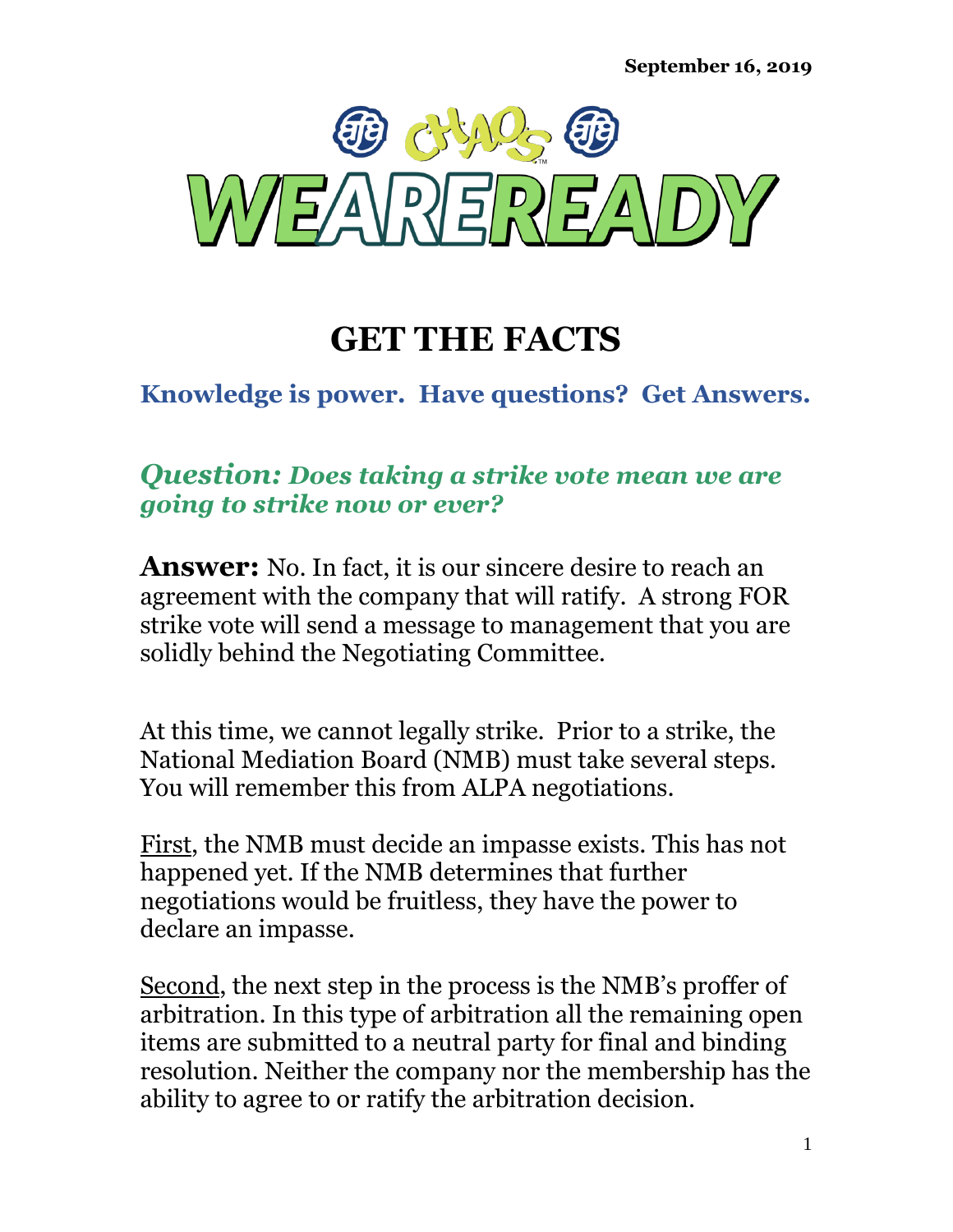Since arbitration is binding, both parties must accept the proffer for the arbitration to proceed. AFA has never accepted a proffer of arbitration.

Third, once arbitration is rejected, a 30-day cooling off period begins if either (or both) party rejects the proffer of arbitration. The union and management are free to engage in self-help at the end of the cooling off period if no agreement has been reached.

#### *Question: How important is voting "FOR" a strike?*

**Answer:** Over the last few months your MEC and the MOB have asked you to do several things to show your support for negotiations. You have been asked to read the updates, attend meetings, picket, use the red pens, bagtags, and wear your red AFA pin. *Voting "FOR" a strike is more important than all of those.*

Voting "FOR" a strike is the best way to ensure there will not be a strike. A strong strike vote will show management that we mean business. They need to understand the only alternative to giving us the contract that we deserve is to deal with a flight attendant strike.

A low or failed strike vote does just the opposite. If less than an overwhelming percentage vote "FOR" a strike, management knows the alternative to giving us the contract we deserve is giving us the contract that management has planned for us. A bad strike vote is good news for management.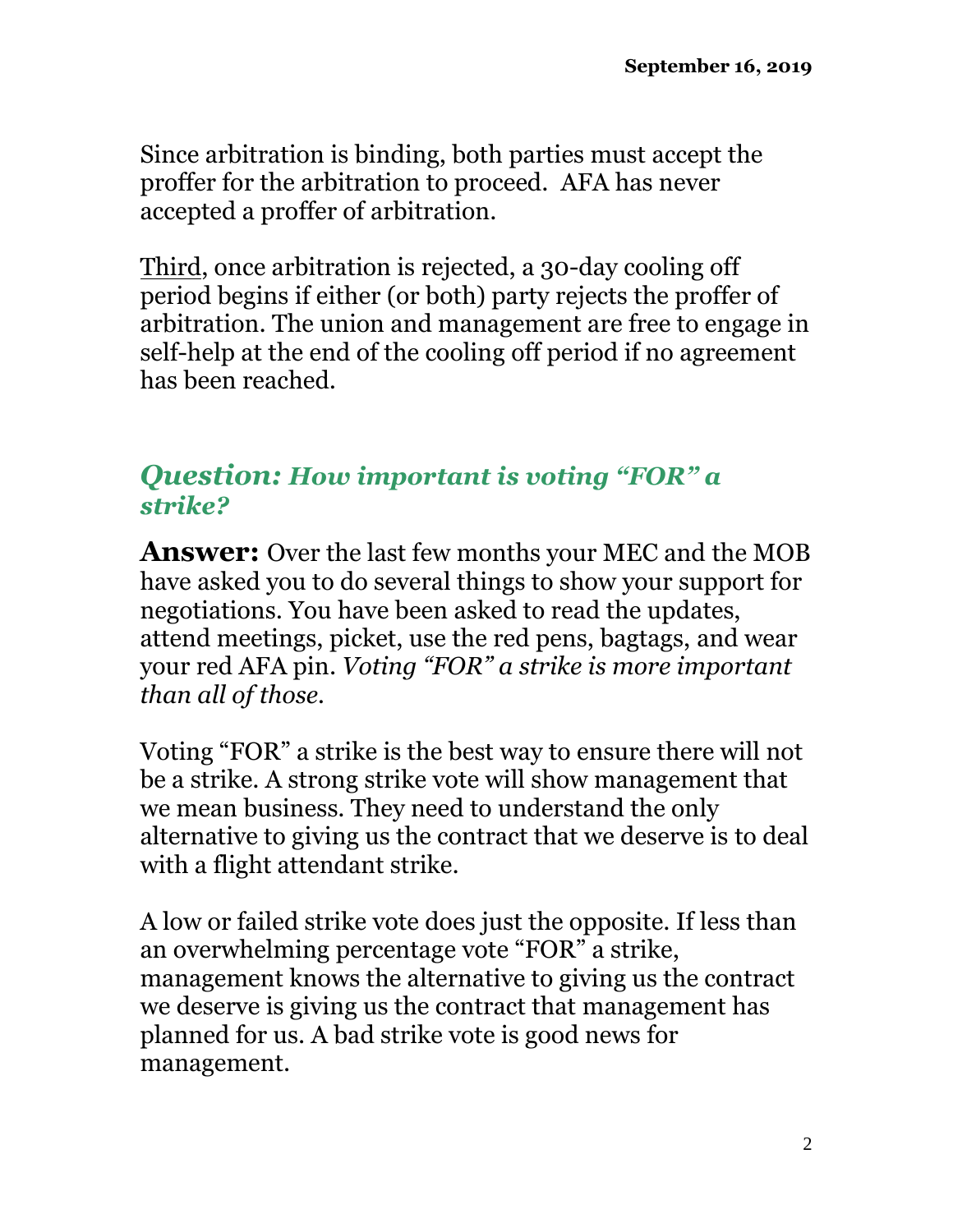*A low or failed strike vote tells management that we are willing to accept concessions in 401(k) and medical insurance that negate any increase in pay, and give up hard won contract provisions.* 

*Question: Who decides if we go on strike or not?*

**Answer:** Only the AFA members at Hawaiian Airlines may authorize a strike at Hawaiian Airlines.

See the AFA Constitution and [Bylaws](http://cdn.afacwa.org/docs/afa/afa-cb-2018.pdf): **Bylaws** 

## *Question: I am worried about going on strike and giving up pay or losing my job.*

**Answer:** AFA does striking smart. Obviously, everyone going out strike all at once is not the best option for our group. That is why AFA developed CHAOS™ striking.

Our brand of striking delivers maximum impact with the minimum exposure to the individual Flight Attendant.

CHAOS™ stands for "Creating Havoc Around Our System". Our strategy involves the element of surprise. We reserve the option to strike a specific flight, at a certain city, or a specific aircraft type. Without any advance warning, both the company and the public are caught unawares. Click the following link to see a video that explains more about CHAOS™ striking: Watch th[e CHAOS VIDEO](https://www.youtube.com/watch?v=6K2tL2sSpA4)

*Question: Why take a strike vote if the Federal Government may not allow us to strike?*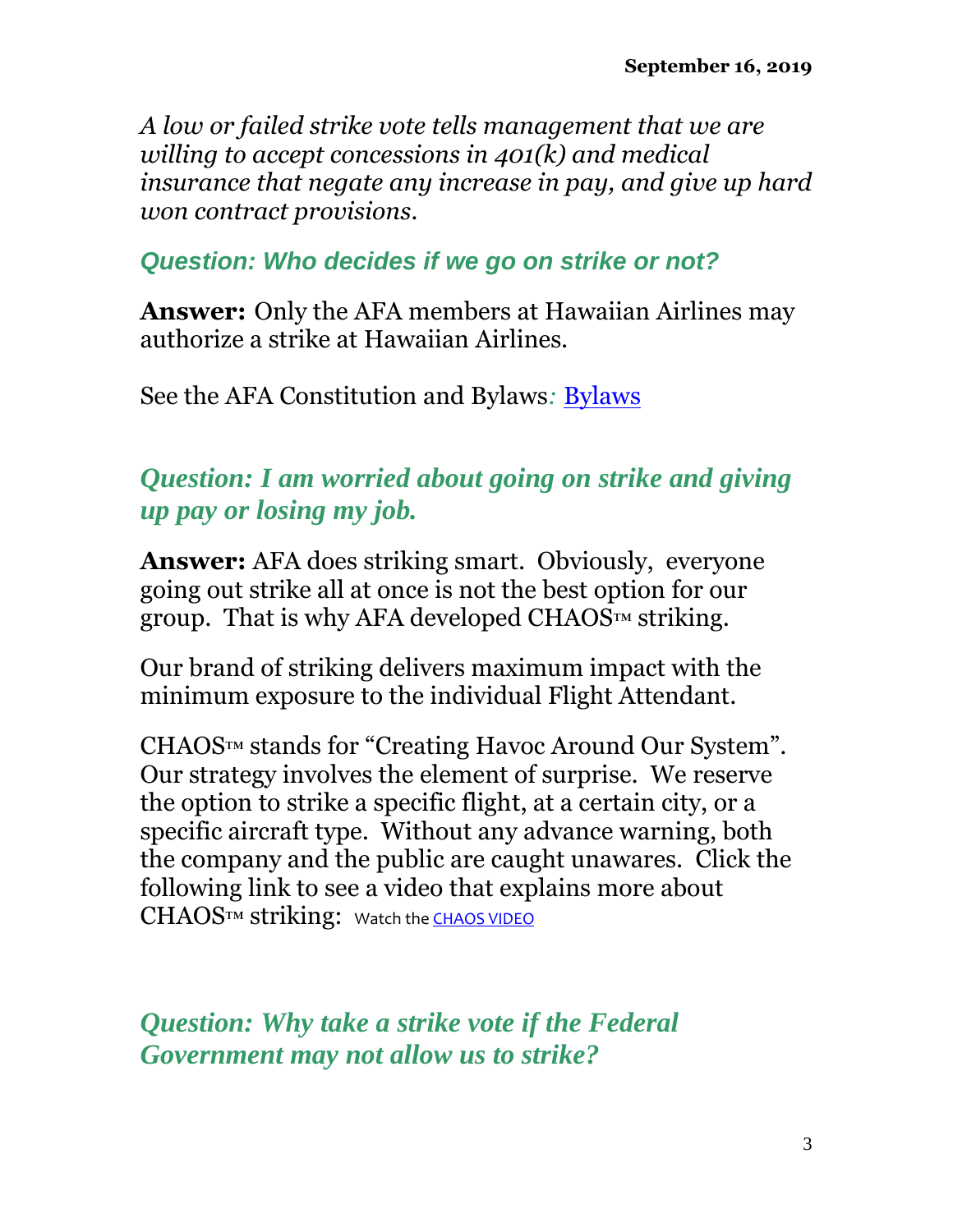**Answer:** Even without actually striking, a strong strike vote sends a powerful message to management that the members are solidly supporting the Negotiating Committee and are demanding a contract. A strike vote is far and away the most effective way to increase our leverage at the bargaining table.

### *Question: I have some questions. Who can I talk to about the strike ballots, the mediation process, CHAOS*™*, etc?*

#### **Answer:**

- The Negotiating Committee will be conducting crew room sits during the September 16<sup>th</sup> to answer your questions.
- Information will be emailed to Flight Attendants, just like our Negotiations Updates

More information and videos about **CHAOS**™

- can be found on the negotiations website, [www.afacontract2017@halafa.org](http://www.afacontract2017@halafa.org/)
- Email the Negotiating Committee with your question at [afacontract2017@halafa.org](mailto:afacontract2017@halafa.org)

## *Question: What if I don't want to strike?*

**Answer:** No one wants to strike. We are trying to create leverage to get a new agreement that ensures we keep the career we have today and improve our standard of living. Everyone will benefit from this effort, so everyone should